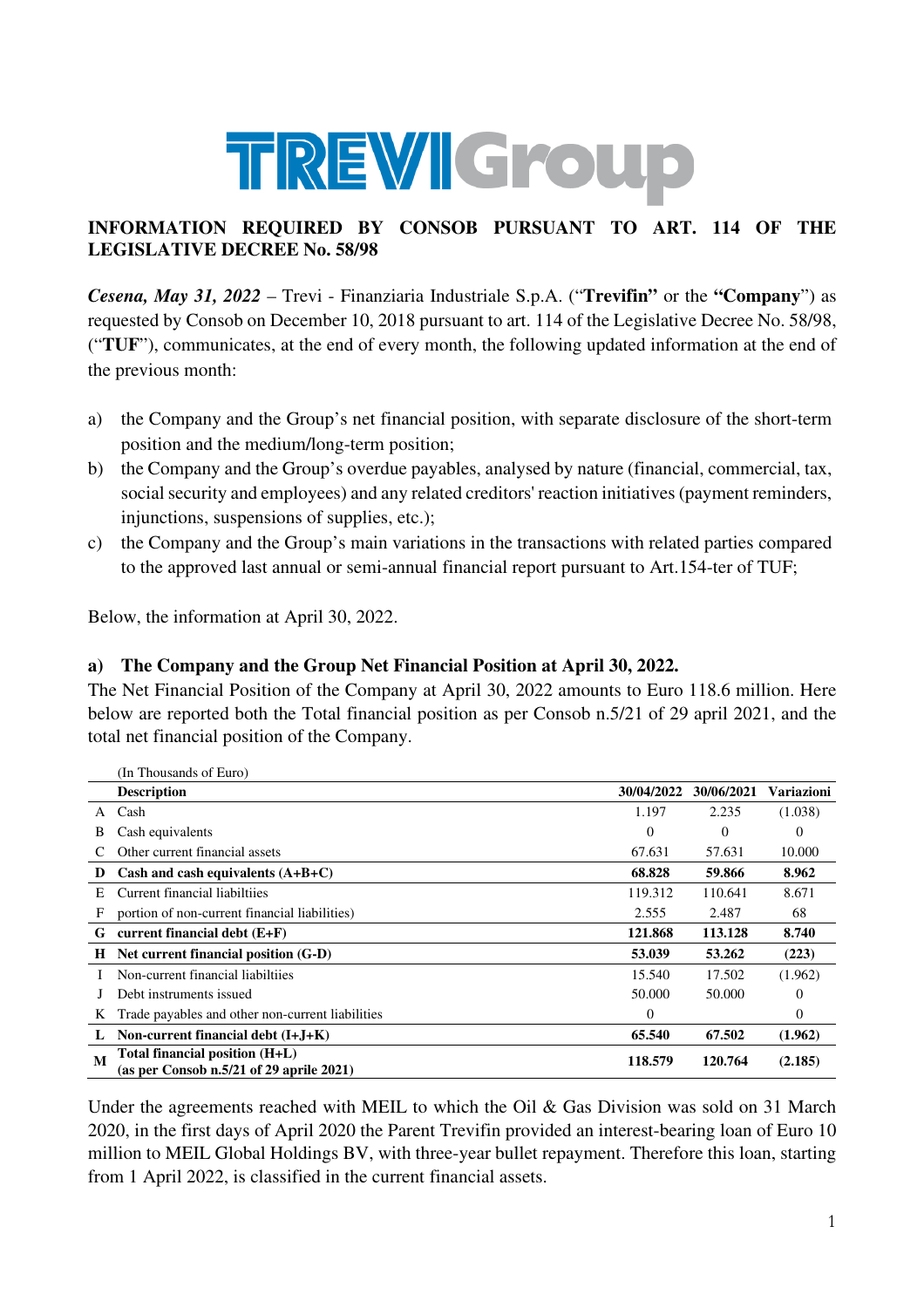|          | (In Thousands of Euro)                                                     |                       |         |                   |
|----------|----------------------------------------------------------------------------|-----------------------|---------|-------------------|
|          | <b>Description</b>                                                         | 30/04/2022 30/06/2021 |         | <b>Variazioni</b> |
| M        | Total financial position (H+L)<br>(as per Consob n.5/21 of 29 aprile 2021) | 118.579               | 120.764 | (2.185)           |
| N        | Other non current financial assets                                         |                       | 9.967   | (9.967)           |
| $\Omega$ | Total Net financial position (M-N)                                         | 118.579               | 110.797 | 7.782             |

The **Group** Net Financial Postition at April 30, 2022 amounts to Euro 270.5 million. Here below are reported both the Total financial position as per Consob n.5/21 of 29 april 2021, and the total net financial position of the Group.

|    | (In Thousands of Euro)                           |            |            |            |
|----|--------------------------------------------------|------------|------------|------------|
|    | <b>Description</b>                               | 30/04/2022 | 30/06/2021 | Variazioni |
| A  | Cash                                             | 64.958     | 75.367     | (10.409)   |
| В  | Cash equivalents                                 | 2.736      | 2.478      | 258        |
|    | Other current financial assets                   | 11.353     | 1.349      | 10.004     |
| D  | Cash and cash equivalents $(A+B+C)$              | 79.047     | 79.194     | (147)      |
| E. | Current financial liabiltiies                    | 256.844    | 250.890    | 5.954      |
| F  | portion of non-current financial liabilities     | 13.370     | 16.541     | (3.172)    |
| G  | current financial debt $(E+F)$                   | 270.214    | 267.431    | 2.783      |
| Н  | Net current financial position (G-D)             | 191.167    | 188.237    | 2.930      |
|    | Non-current financial liabiltiies                | 29.284     | 34.928     | (5.644)    |
|    | Debt instruments issued                          | 50.000     | 50.000     | $\Omega$   |
| K  | Trade payables and other non-current liabilities | $\Omega$   | $\Omega$   | $\Omega$   |
|    | Non-current financial debt $(I+J+K)$             | 79.284     | 84.928     | (5.644)    |
| M  | Total financial position (H+L)                   | 270.451    | 273.165    | (2.714)    |
|    | (as per Consob $n.5/21$ of 29 april 2021)        |            |            |            |

Under the agreements reached with MEIL to which the Oil & Gas Division was sold on 30 March 2020, in the first days of April 2020 the Trevi Group provided an interest-bearing loan of Euro 10 million to MEIL Global Holdings BV, with three-year bullet repayment. Therefore this loan, starting from 1 April 2022, is classified in the current financial assets.

|          | (In Thousands of Euro)                                                       |            |            |                   |
|----------|------------------------------------------------------------------------------|------------|------------|-------------------|
|          | <b>Description</b>                                                           | 30/04/2022 | 30/06/2021 | <b>Variazioni</b> |
| M        | Total financial position (H+L)<br>(as per Consob $n.5/21$ of 29 aprile 2021) | 270.451    | 273.165    | (2.714)           |
| N        | Other non current financial assets                                           | 0          | 10.147     | (10.147)          |
| $\Omega$ | Total Net financial position (M-N)                                           | 270.451    | 263.018    | 7.433             |

Please note that the net financial position of the Company and Group have been not yet audited by the Auditors in the contest of the 2021 annual financial report.

The main changes in the Group Net Financial Position as of April 30, 2022 compared to June 30, 2021 are due to the flow generated by operating activities for the payment of trade payables to suppliers of goods and services, for the collection of trade receivables and for the payment of financial payables to leasing companies. The cash and cash equivalent decrease is of about 10.2 Euro million. The increase of current loans and other current financial liabilities is of about 6 Euro million.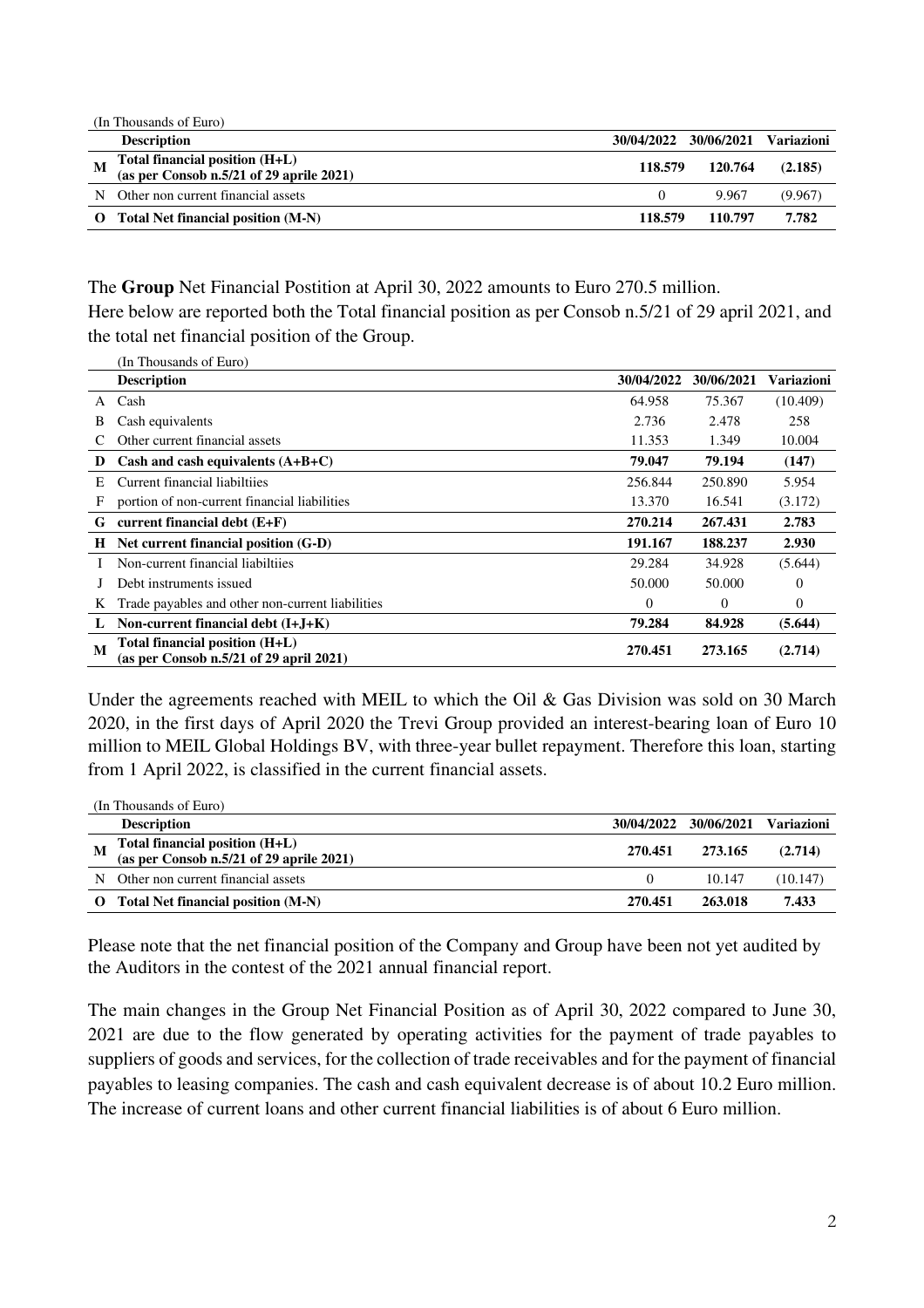The Net Financial Position of the financial statements of the Company at June 30, 2021 and April, 2022 includes the partial write-down of intercompany financial receivables; this effect does not generate any impact in the consolidated Net Financial Position.

It should be noted that:

- during 2020, the Company has completed the capital strengthening along with the restructuring of the financial debt under the agreement *ex* article 182 *bis* IBL signed with the main financing banks of the Group on August 5, 2019 (the "**Restructuring Agreement**") and approved by decree of the Court of Appeal of Bologna on January 10, 2020. In the context of the overall financial measures, according to the Restructuring Agreement, the financial indebtedness of the Company, as well as of the subsidiaries of Trevi S.p.A. and Soilmec S.p.A., has been consolidated and rescheduled for the majority until December 31, 2024 and the interest rate applicable to the same has been reduced;
- on January 31, 2021, the Company informed the market that, on the basis of the preliminary information available at that date in relation to management performance in year 2020, strongly influenced by the negative effects caused globally by the spread of the Covid-19 pandemic, affected the Group's activity, in order to deal with the foreseeable failure to comply with one of the financial covenants provided for under the Restructuring Agreement in particular the ratio of net financial debt to consolidated recurring EBITDA;
- on February 24, 2021, Trevifin informed the market about the start of interlocutions with banks adherents to the Restructuring Agreement identifying the necessary changes to existing agreements to cope with the foreseeable failure to comply with one of the financial covenants provided for under the Restructuring Agreement on the occasion of the next approval of the consolidated financial statements for the year 2020. Furthermore, on the basis of preliminary information on the Company's performance in the financial year ended at December 31, 2020, and further analyses currently underway on the Company's prospects in the current market context, which is strongly influenced by the effects caused globally by the spread of the Covid-19 pandemic, there appears to be a general slowdown in the achievement of the objectives identified in the 2018-2022 business plan, which at present do not seem to be entirely achievable within the timeframe considered;
- on April 23, 2021, the Board of Directors approved the updated business plan 2021-2024 taking into consideration the slowdown in the financial year ended at December 31,2020 and Trevi Group's prospects in the current market context, which is strongly influenced by the effects caused globally by the spread of the Covid-19 pandemic (the "**Updated Business Plan**"). The business plan has been revised both in the quantitative objectives and in its time projection, until the year 2024, in accordance with the original strategic lines and confirming the achievement of the initial recovery goals, though a longer period of time compared to the original forecasts;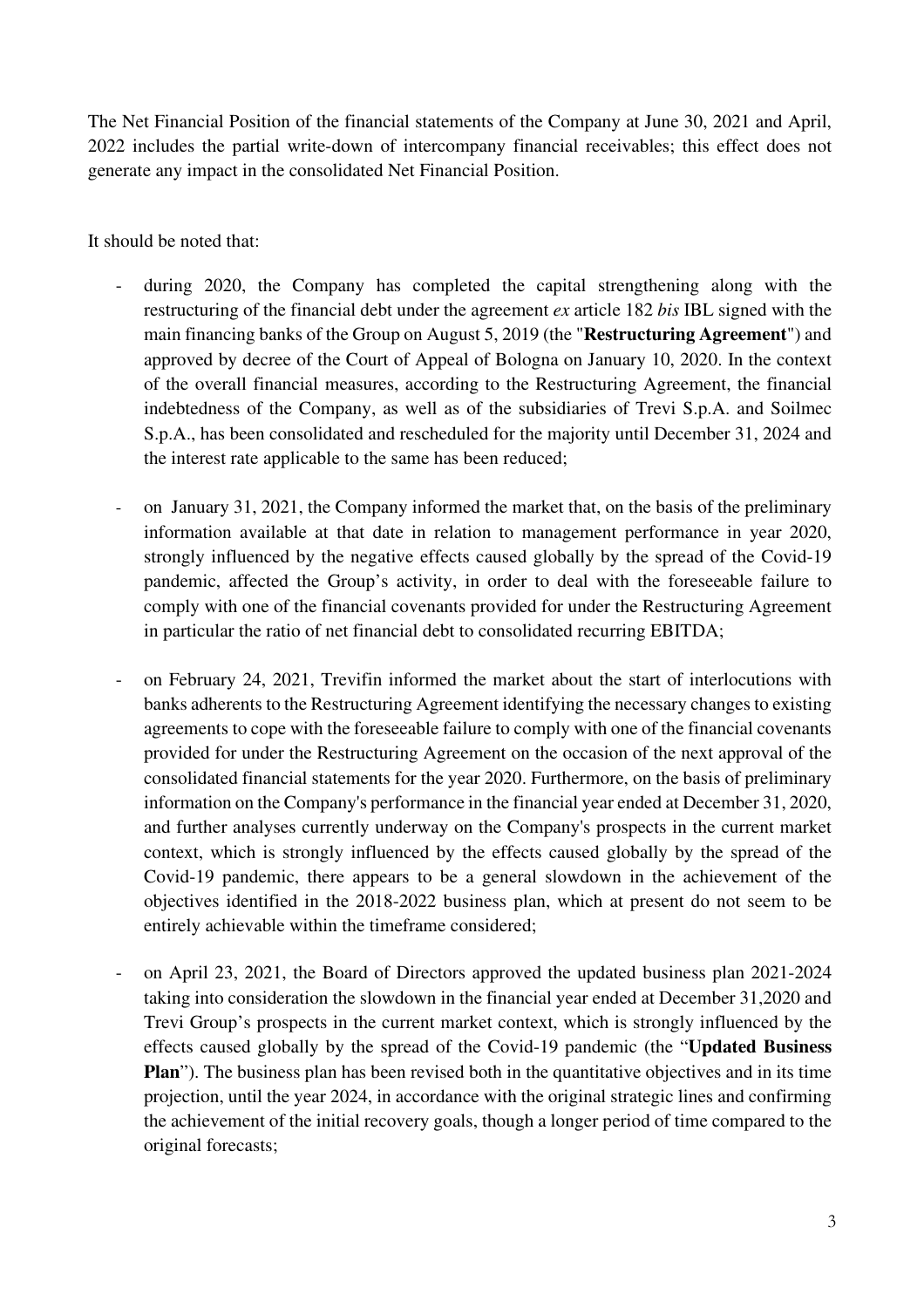- on July 14, 2021, The Board of Directors of the Company approved a moratorium agreement and standstill ("**Standstill Agreement**"), at the end of the negotiation process with banks. The Standstill Agreement signed on 05 August 2021, provides the suspension until

December, 31 2021, of some of the original Restructuring Agreement obligations, including the obligations to meet the financial covenants on the next test dates and the obligation to repay certain instalments debts falling due the relevant period.

The Standstill Agreement also regulates new utilizations during this period of existing bonding facilities, in order to support the business through the acquisition of new contracts and the continuation of existing ones in line with the provisions of the updated business plan. According to the Standstill Agreement, the updated business plan has been subject to an independent business review by a primary advisor;

- on 22 December 2021, in the context of the above mentioned discussions, the guidelines of a possible new financial restructuring proposal were illustrated to the Group's financing banks, which include, among the other things (i) a capital strengthening to be implemented through a cash capital increase of Euro 20 million and a debt-to-equity swap of Euro 60 million of bank debt, (ii) the rescheduling of medium/long-term credit lines until 2026, with modification of the relevant financial covenants, and (iii) the extension to 2026 of the maturity of the 2021-2024 so-called minibond. Together with the financial restructuring proposal, a request was submitted to the financing banks in order to extend from 31 December 2021 to 30 April 2022, the duration of the Standstill Agreement;
- on 18 May 2022, the Board of Directors of the Company has resolved to postpone the examination of the Draft of the Separate Financial Statements and of the Consolidated Financial Statements at 31 December 2021, as well as the call of the Shareholders' Meeting, it being understood that the Company trusts to be able to reconvene them in the coming weeks. Such postponement will allow to take account of the progress of ongoing negotiations with the financing banks in relation to the proposed financial and capital strengthening transaction of the Trevi Group. Even in the absence of a renewal of the Standstill Agreement, which formally ceased to be effective as of 1 January 2022, the Company is still negotiating the guidelines of the aforementioned financial restucturing proposal, which compared to what was anticipated to the market in December last year would undergo a partial reduction in the financial receivables to be converted by the financing banks. The terms of the financial restructuring proposal and the timing of its implementation will be promptly disclosed to the market once the agreement with the financing banks is reached, which is expected to occur by July 2022.

It should also be noted that, the accounting standard IFRS 9 has been applied on the residual portion of the financial indebtedness following the capital increase implemented on May 2020 through the debt-to-equity swap of banks' financial credits for a total amount of Euro 284,1 million, as well as following the repayment provided by the financial restructuring plan. In such respect, it should be noted that, following the failure to comply with the financial covenants provided under the Restructuring Agreement at December 31, 2020, in accordance with IFRS9, bank debts covered by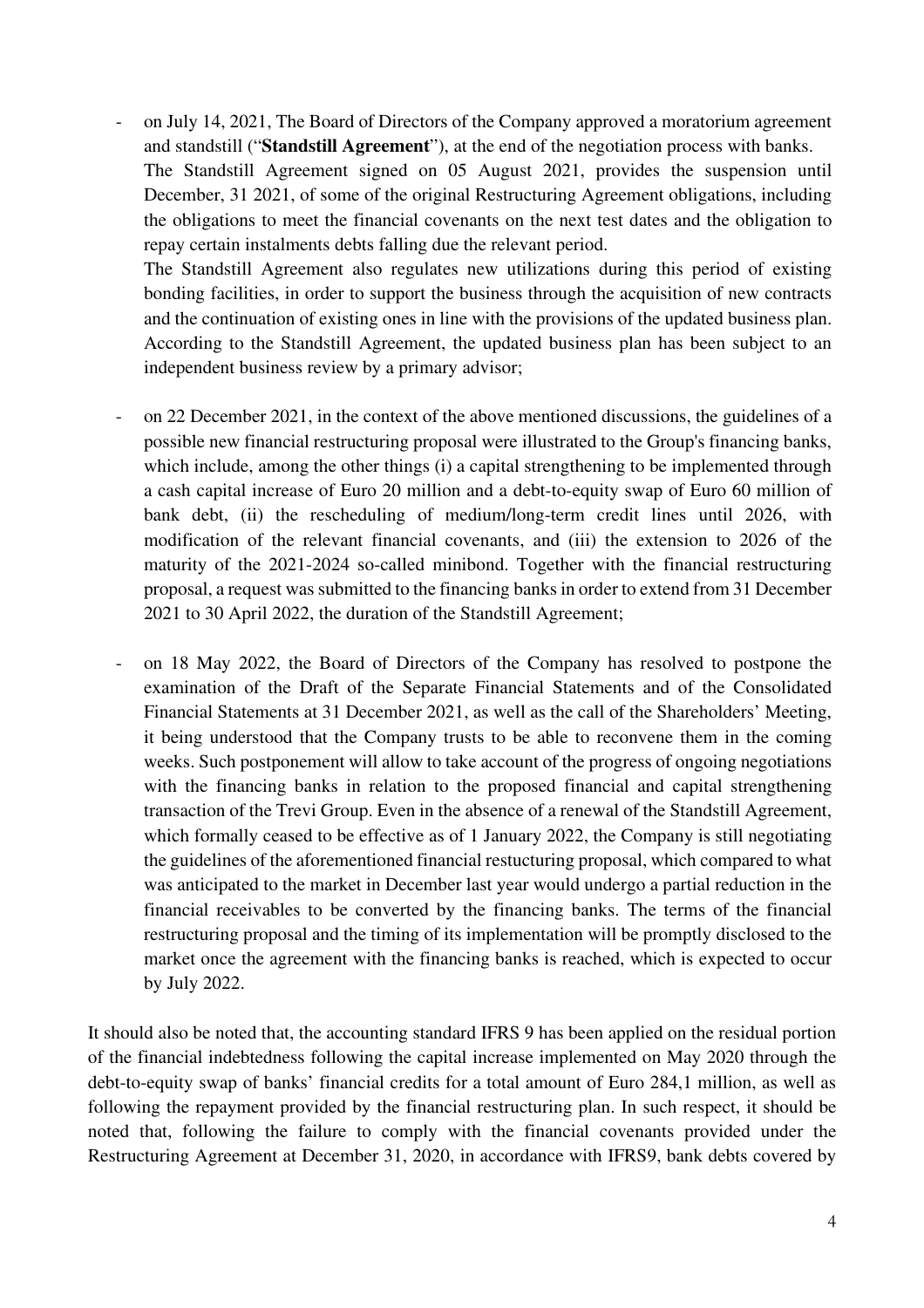the agreement have been represented in the Net Financial Position with a short term maturity, while the original deadline December 31, 2024 remains unvaried.

**b) The following are the Company and the Group's overdue payables analysed by nature (financial, commercial, tax, social security and employees) and any related creditors' reaction initiatives (payment reminders, injunctions, suspensions of supplies, etc.).** 

|                                  | <b>Trevi</b><br>Finanziaria<br><b>Industriale</b><br>S.p.A. | <b>Trevi Group</b> |
|----------------------------------|-------------------------------------------------------------|--------------------|
| in thousands of Euro             | 30/04/2022                                                  | 30/04/2022         |
| <b>Financial liabilities</b>     |                                                             | 20.447             |
| Trade payables                   | 4.769                                                       | 34.644             |
| Tax liabilities                  |                                                             | 41                 |
| Social security liabilities      |                                                             |                    |
| Payables to employees            |                                                             |                    |
| <b>Total overdue liabilities</b> | 4.769                                                       | 55.132             |

As of April 30, 2022 the creditors reaction can be summarized as follow:

- in relation to the Company, there are no situations of shortage of supplies; some reminders and injunctions have been received from suppliers in relation to commercial relationships. The aggregate value of these positions is approximately Euro 1.2 million and they have been settled;
- in relation to the Trevi Group, there are no situations of shortage of supplies; some reminders and injunctions have been received from suppliers in relation to commercial relationships. The aggregate value of these positions is approximately Euro 2.8 million, of which approximately Euro 1.9 million have been settled and approximately Euro 0.9 million for which the defintion is ongoing.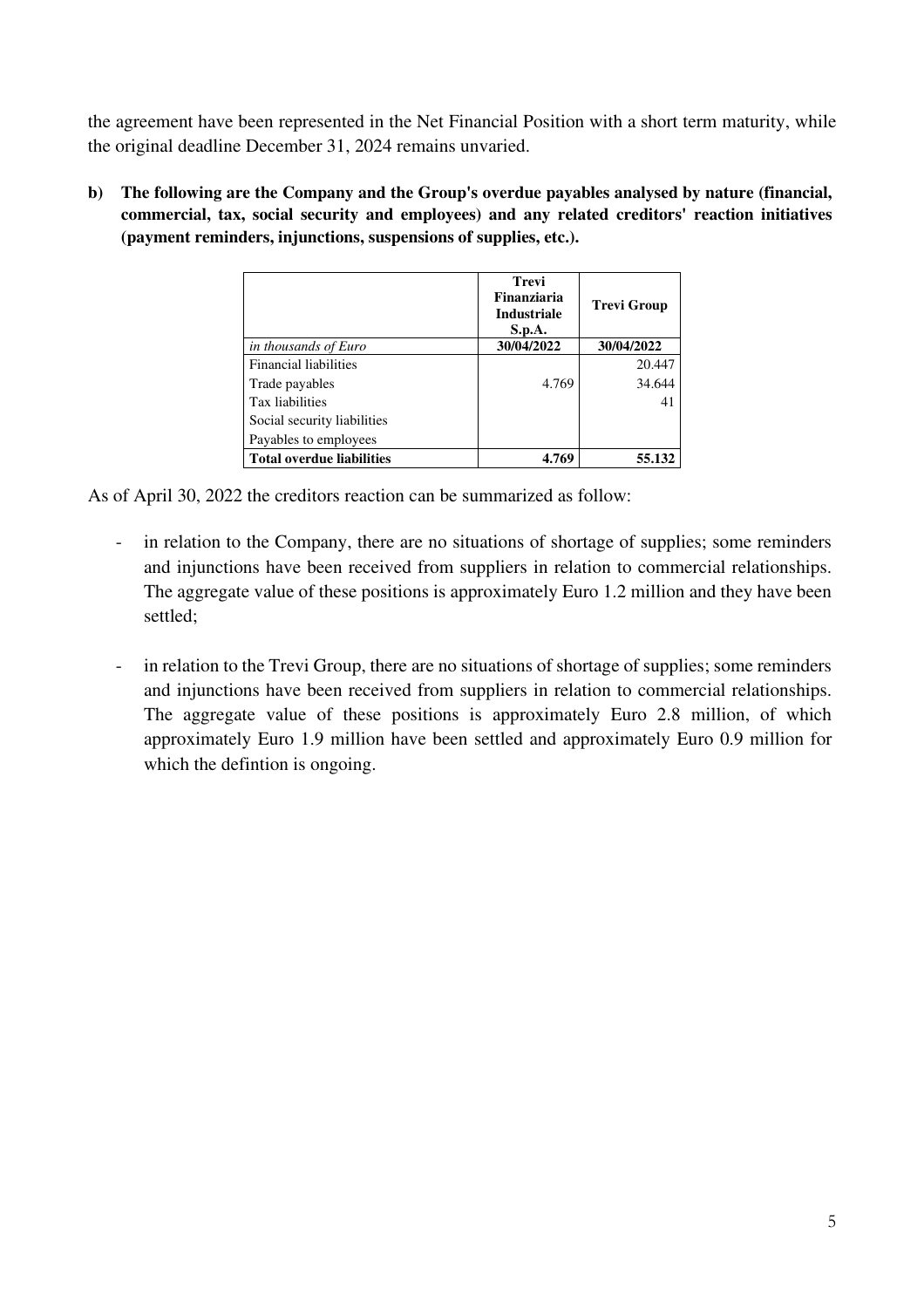### **The following are the main variations occurred among the Company and the Group related parties with respect to the last annual financial report:**

# **Trevi-Finanziaria Industriale S.p.A.:**

| (In thousands of Euro)                                      |                  |                |                       |
|-------------------------------------------------------------|------------------|----------------|-----------------------|
| Non-current/current financial receivables from subsidiaries | 30/04/2022       | 30/06/2021     | <b>Variation</b>      |
| Trevi S.p.A.                                                | 17.383           | 17.383         | (0)                   |
| Soilmec S.p.A.                                              | 40.248           | 38.548         | 1.700                 |
| Other                                                       | $\boldsymbol{0}$ | 1.700          | (1.700)               |
| <b>TOTAL</b>                                                | 57.631           | 57.631         | $\boldsymbol{\theta}$ |
|                                                             |                  |                |                       |
| Non-curren/current t financial payables from subsidiaries   | 30/04/2022       | 30/06/2021     | <b>Variation</b>      |
| Trevi S.p.A.                                                | $\Omega$         | $\Omega$       | $\Omega$              |
| Altri                                                       | 4.554            | 4.039          | 515                   |
| <b>TOTALE</b>                                               | 4.554            | 4.039          | 515                   |
|                                                             |                  |                |                       |
| <b>Current trade receivables from subsidiaries</b>          | 30/04/2022       | 30/06/2021     | <b>Variation</b>      |
| Trevi S.p.A.                                                | 16.556           | 20.003         | (3.447)               |
| Soilmec S.p.A.                                              | 10.582           | 15.118         | (4.536)               |
| Other                                                       | 17.846           | 17.064         | 781                   |
| <b>TOTAL</b>                                                | 44.983           | 52.185         | (7.202)               |
|                                                             |                  |                |                       |
| Current trade payables to subsidiaries                      | 30/04/2022       | 30/06/2021     | <b>Variation</b>      |
| Trevi S.p.A.                                                | 10.023           | 9.673          | 350                   |
| Soilmec S.p.A.                                              | 7.216            | 6.713          | 502                   |
| Other                                                       | 4.297            | 5.060          | (763)                 |
| <b>TOTAL</b>                                                | 21.535           | 21.446         | 89                    |
|                                                             |                  |                |                       |
| <b>Revenues from sales and services</b>                     | 30/04/2022       | 30/06/2021     | <b>Variation</b>      |
| Trevi S.p.A.                                                | 1.244            | 1.825          | (581)                 |
| Soilmec S.p.A.                                              | 904              | 1.420          | (517)                 |
| Other                                                       | 963              | 1.584          | (621)                 |
| <b>TOTAL</b>                                                | 3.110            | 4.829          | (1.719)               |
|                                                             |                  |                |                       |
| Consumption of raw materials and external services          | 30/04/2022       | 30/06/2021     | <b>Variation</b>      |
| Trevi S.p.A.                                                | $\Omega$         | 104            | (104)                 |
| Soilmec S.p.A.                                              | $\mathbf{0}$     | 16             | (16)                  |
| Other                                                       | $\overline{0}$   | $\overline{0}$ | $\overline{0}$        |
| <b>TOTAL</b>                                                | $\mathbf{0}$     | 120            | (120)                 |
|                                                             |                  |                |                       |
| <b>Financial income</b>                                     | 30/04/2022       | 30/06/2021     | <b>Variation</b>      |
| Trevi S.p.A.                                                | 91               | 184            | (92)                  |
| Soilmec S.p.A.                                              | 231              | 446            | (215)                 |
| Other                                                       | 10               | 36             | (26)                  |
| <b>TOTAL</b>                                                | 332              | 665            | (334)                 |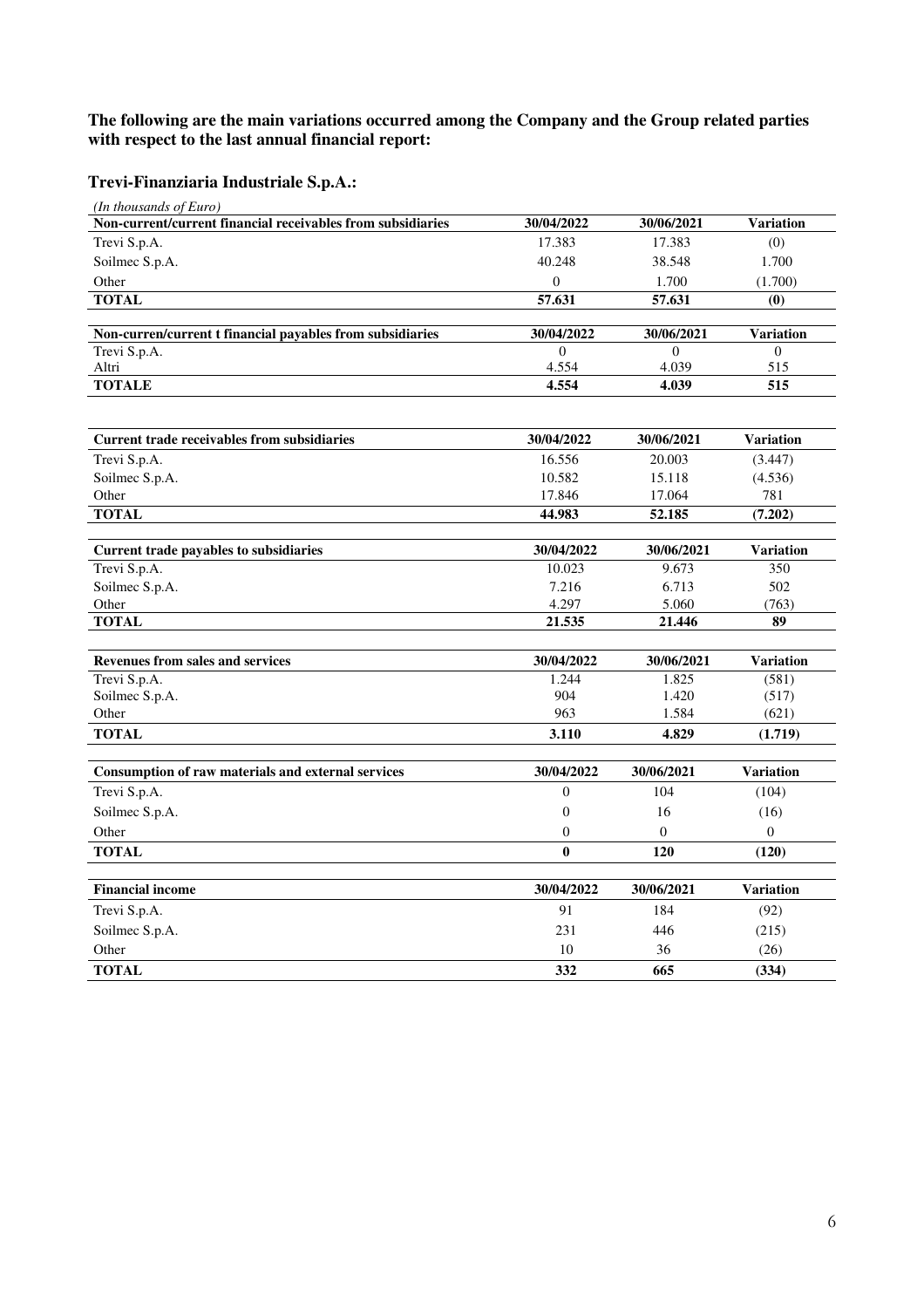### **Trevi Group**

*(In thousands of Euro)* 

| 30/04/2022 | 30/06/2021 | Variation |
|------------|------------|-----------|
| 716        | 716        |           |
| 630        | 632        | (2)       |
|            |            |           |
| 1.347      | 1.348      | ι∠        |
|            |            |           |

| Trade receivables and other current assets | 30/04/2022 | 30/06/2021 | <b>Variation</b> |
|--------------------------------------------|------------|------------|------------------|
| Parcheggi S.p.A.                           |            | 79         | (79)             |
| Sofitre S.r.l.                             |            | 1.001      | (996)            |
| Other                                      |            | $\theta$   | $\theta$         |
| Sub-total                                  | 5          | 1.080      | (1.075)          |
| Porto di Messina S.c.a.r.l.                | 810        | 810        | $\theta$         |
| Nuova Darsena S.c.a.r.l.                   | 1.651      | 1.573      | 79               |
| Trevi S.G.F. Inc. per Napoli               | 1.861      | 1.861      | 0                |
| Trevi Nicholson JV                         |            | 51         | (51)             |
| Sep Sefi Trevi                             | 2.552      | 3.213      | (661)            |
| Other                                      | 224        | 216        | 8                |
| Sub-total                                  | 7.099      | 7.724      | (625)            |
| <b>TOTAL</b>                               | 7.105      | 8.804      | (1.700)          |

| Trade payables and other current liabilities | 30/04/2022 | 30/06/2021 | <b>Variation</b> |
|----------------------------------------------|------------|------------|------------------|
| I.F.C. L.dt                                  | 173        | 156        | 17               |
| Sofitre S.r.l.                               | 338        | 208        | 130              |
| Sub-totale                                   | 511        | 364        | 147              |
| Porto di Messina S.c.a.r.l.                  | 234        | 236        | (2)              |
| Trevi S.G.F. Inc. per Napoli                 | 90         | 44         | 46               |
| Other                                        | 88         | 140        | (52)             |
| Sub-total                                    | 532        | 420        | 112              |
| <b>TOTAL</b>                                 | 1.042      | 784        | 258              |

| <b>Revenues from sales and services</b>                   | 30/04/2022 | 30/06/2021 | Variation |
|-----------------------------------------------------------|------------|------------|-----------|
| Parcheggi S.p.A.                                          |            | 46         | (46)      |
| Sub-total                                                 | v          | 46         | (46)      |
| Trevi Nicholson JV                                        | 0          | 2.208      | (2.208)   |
| Other                                                     | 56         | 288        | (232)     |
| Sub-totale                                                | 56         | 2.496      | (2.440)   |
| <b>TOTAL</b>                                              | 56         | 2.542      | (2.486)   |
| <b>Consumption of raw materials and external services</b> | 30/04/2022 | 30/06/2021 | Variation |
| Nuova Darsena S.c.a.r.l.                                  | 120        | 0          | 120       |
| Other                                                     | 48         | 54         | (6)       |

**TOTAL** 130 **184** 54 130